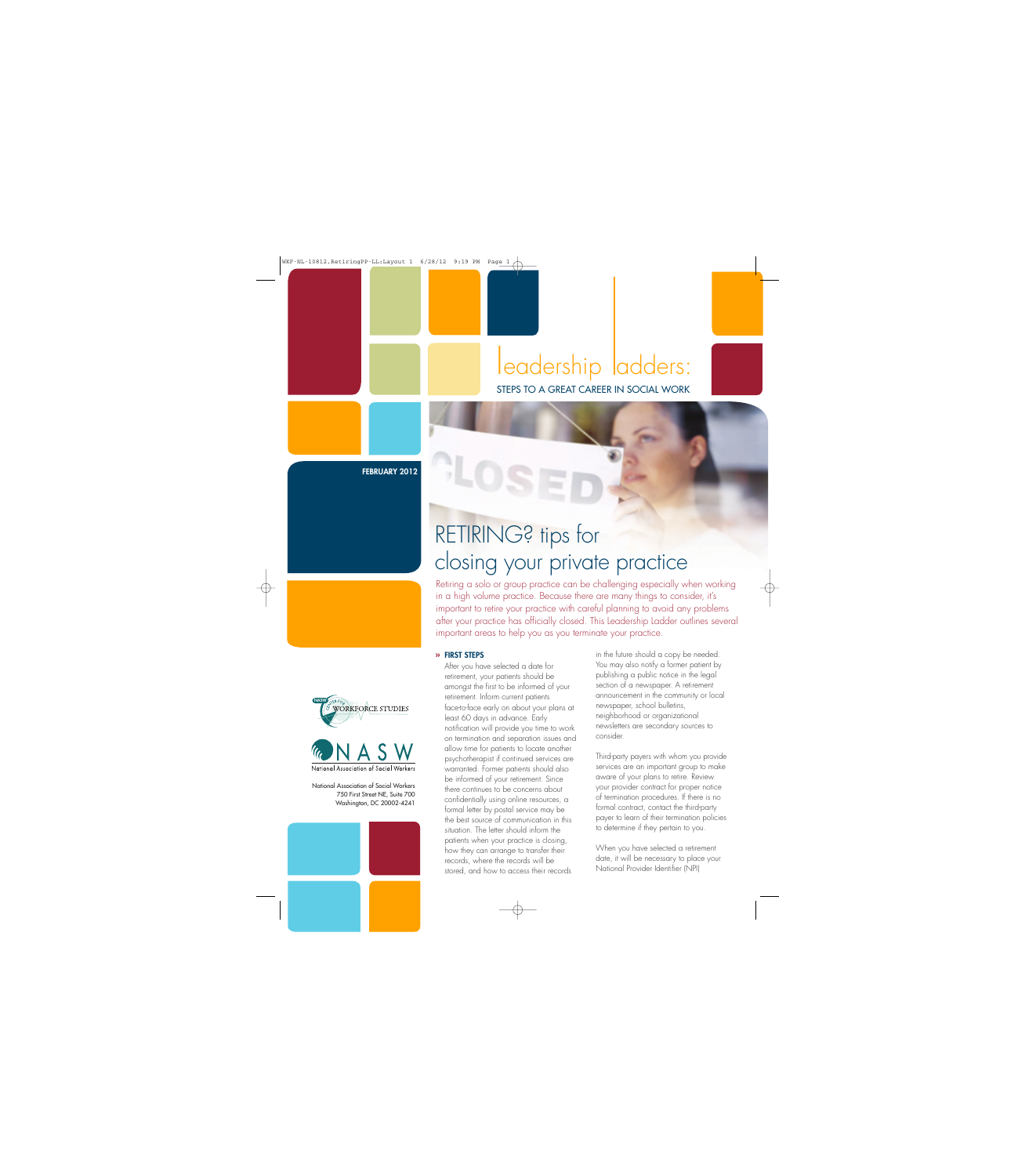

*When retiring a private practice there are many things to do including terminating with patients, documenting services, making appropriate referrals, and contacting third-party payers.*

Number in inactive status. This can be done by calling the National Provider Identifier Enumerator Call Center at 800-465-3203 or going to https://nppes.cms.hhs.gov to change your NPI status online.

Notify all groups, organizations, and others with whom you have a legal contract about the retiring of your practice. Utility companies, your landlord, the cable company, the postal service, and other support services should also be notified.

#### **» RECEIVING AND MAKING REFERRALS**

Referrals may continue after the announcement of your retirement. Setting a date when new referrals will not be accepted is important and new patients should be informed of the retiring date during the initial referral and given an opportunity to accept or deny services.

If continued services are required, patients should be given several options for treatment and at least three referrals. Patients should also be informed of the credentials, name, address, and phone numbers of the clinicians or organizations to whom you are referring them. Web sites, pamphlets, business cards, and other information about the referral sources would be helpful. To facilitate referrals of their choice, patients should sign the appropriate release of information forms.

#### **» CLOSING OR TRANSFER DOCUMENTATION**

The closing or transfer treatment record should include a psychosocial assessment, treatment plan, and progress notes and documentation of all visits and contacts. In addition, a closing or transfer summary of each patient is recommended to assist in a smooth transition to future services. The following information is helpful to include:

- **›** Summary of the case, including a diagnosis and treatment plan
- **›** Progress in meeting treatment plan
- **›** Transfer or closing plans
- **›** Follow-up recommendation

#### **» STORAGE OF RECORDS**

Retain all of your clinical records for all patients, including those who have died. Many states have statutes of limitations for professional liability and regulate how long you need to keep records. Because statues of limitations are based on when the injured party realizes or should have known that the clinical social worker harmed him or her, NASW recommends that you retain your records indefinitely in the event a malpractice suit arises against you later.

Proper storage of records is very important and special safeguards should be taken to protect them. You may store them at your home in a dry, secure, fireproof file cabinet or other container or rent storage space at a facility. Many clinical social workers store records electronically. In such instances, special HIPAA security measures, including encryption software and firewalls should be followed when maintaining an electronic file. An emergency back-up file for electronic records should be maintained in the event of a natural disaster or other emergency.

#### **» MALPRACTICE INSURANCE**

Your professional liability insurance agency should be notified that you are closing your private practice prior to your retirement date. Continuous payment of your malpractice insurance will avoid any gaps in coverage. Most professional liability policies offer an option to extend coverage after you close your practice. The extended reporting period, also known as "tail," provides coverage for future claims based on events that occurred before your practice was closed. Maintaining continuous extended liability coverage after retiring your practice is important because it protects you from liabilities from former patients who may sue you at any time. Discuss your options with your insurance carrier prior to retiring your practice. If you have professional malpractice insurance through NASW, visit www.naswassurance.org to find out about extending your coverage.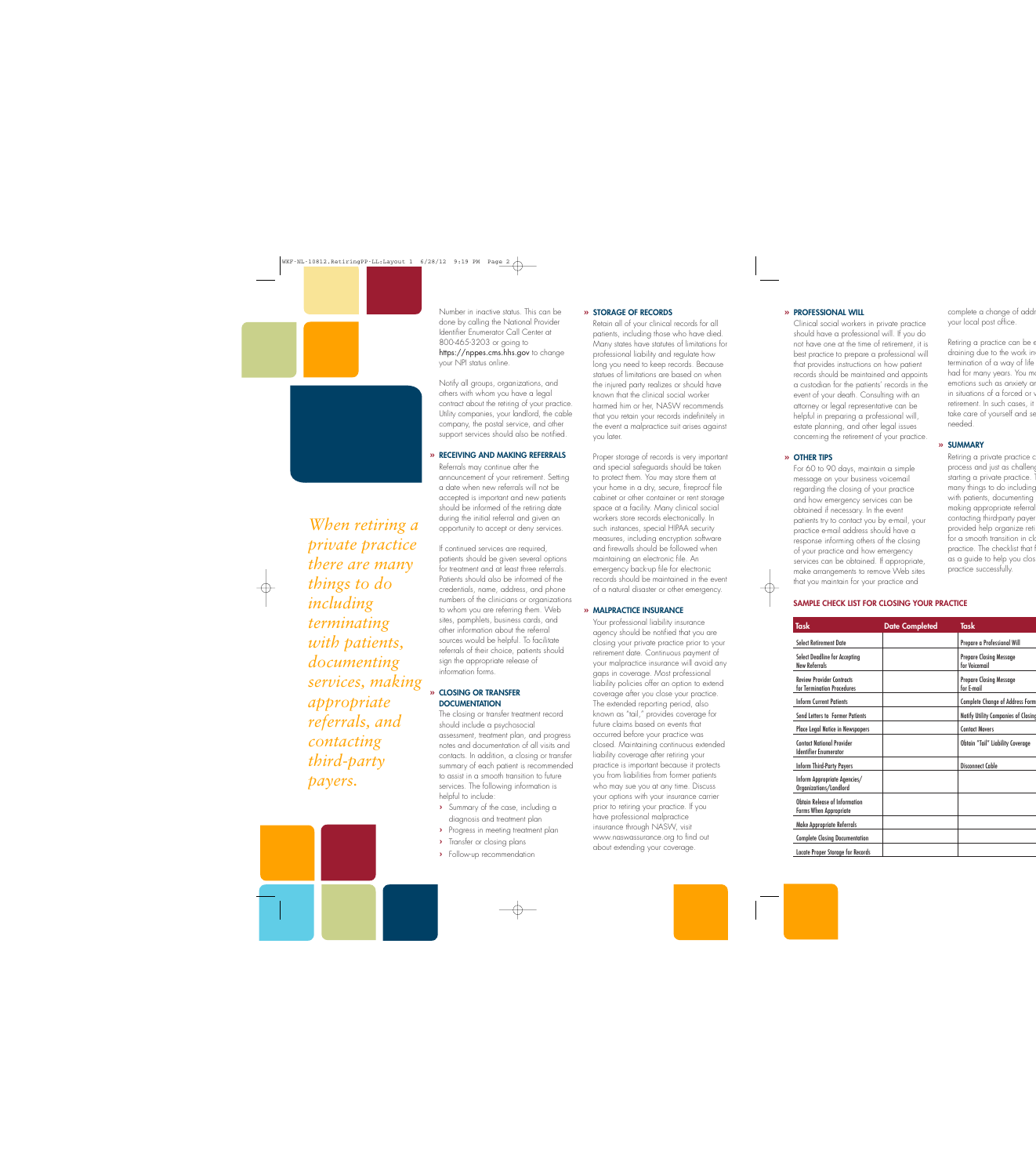#### **» PROFESSIONAL WILL**

Clinical social workers in private practice should have a professional will. If you do not have one at the time of retirement, it is best practice to prepare a professional will that provides instructions on how patient records should be maintained and appoints a custodian for the patients' records in the event of your death. Consulting with an attorney or legal representative can be helpful in preparing a professional will, estate planning, and other legal issues concerning the retirement of your practice.

#### **» OTHER TIPS**

For 60 to 90 days, maintain a simple message on your business voicemail regarding the closing of your practice and how emergency services can be obtained if necessary. In the event patients try to contact you by e-mail, your practice e-mail address should have a response informing others of the closing of your practice and how emergency services can be obtained. If appropriate, make arrangements to remove Web sites that you maintain for your practice and

complete a change of address form with your local post office.

Retiring a practice can be emotionally draining due to the work involved and the termination of a way of life that you have had for many years. You may experience emotions such as anxiety and depression in situations of a forced or voluntary retirement. In such cases, it is important to take care of yourself and seek help as needed.

#### **» SUMMARY**

Retiring a private practice can be a long process and just as challenging as starting a private practice. There are many things to do including terminating with patients, documenting services, making appropriate referrals, and contacting third-party payers. The tips provided help organize retiring activities for a smooth transition in closing your practice. The checklist that follows serves as a guide to help you close your practice successfully.

#### **SAMPLE CHECK LIST FOR CLOSING YOUR PRACTICE**

| Task                                                             | <b>Date Completed</b> | <b>Task</b>                                     | <b>Date Completed</b> |
|------------------------------------------------------------------|-----------------------|-------------------------------------------------|-----------------------|
| <b>Select Retirement Date</b>                                    |                       | Prepare a Professional Will                     |                       |
| <b>Select Deadline for Accepting</b><br>New Referrals            |                       | <b>Prepare Closing Message</b><br>for Voicemail |                       |
| <b>Review Provider Contracts</b><br>for Termination Procedures   |                       | <b>Prepare Closing Message</b><br>for E-mail    |                       |
| <b>Inform Current Patients</b>                                   |                       | <b>Complete Change of Address Form</b>          |                       |
| <b>Send Letters to Former Patients</b>                           |                       | Notify Utility Companies of Closing             |                       |
| Place Legal Notice in Newspapers                                 |                       | <b>Contact Movers</b>                           |                       |
| <b>Contact National Provider</b><br><b>Identifier Enumerator</b> |                       | <b>Obtain "Tail" Liability Coverage</b>         |                       |
| <b>Inform Third-Party Payers</b>                                 |                       | Disconnect Cable                                |                       |
| Inform Appropriate Agencies/<br>Organizations/Landlord           |                       |                                                 |                       |
| Obtain Release of Information<br><b>Forms When Appropriate</b>   |                       |                                                 |                       |
| Make Appropriate Referrals                                       |                       |                                                 |                       |
| <b>Complete Closing Documentation</b>                            |                       |                                                 |                       |
| <b>Locate Proper Storage for Records</b>                         |                       |                                                 |                       |